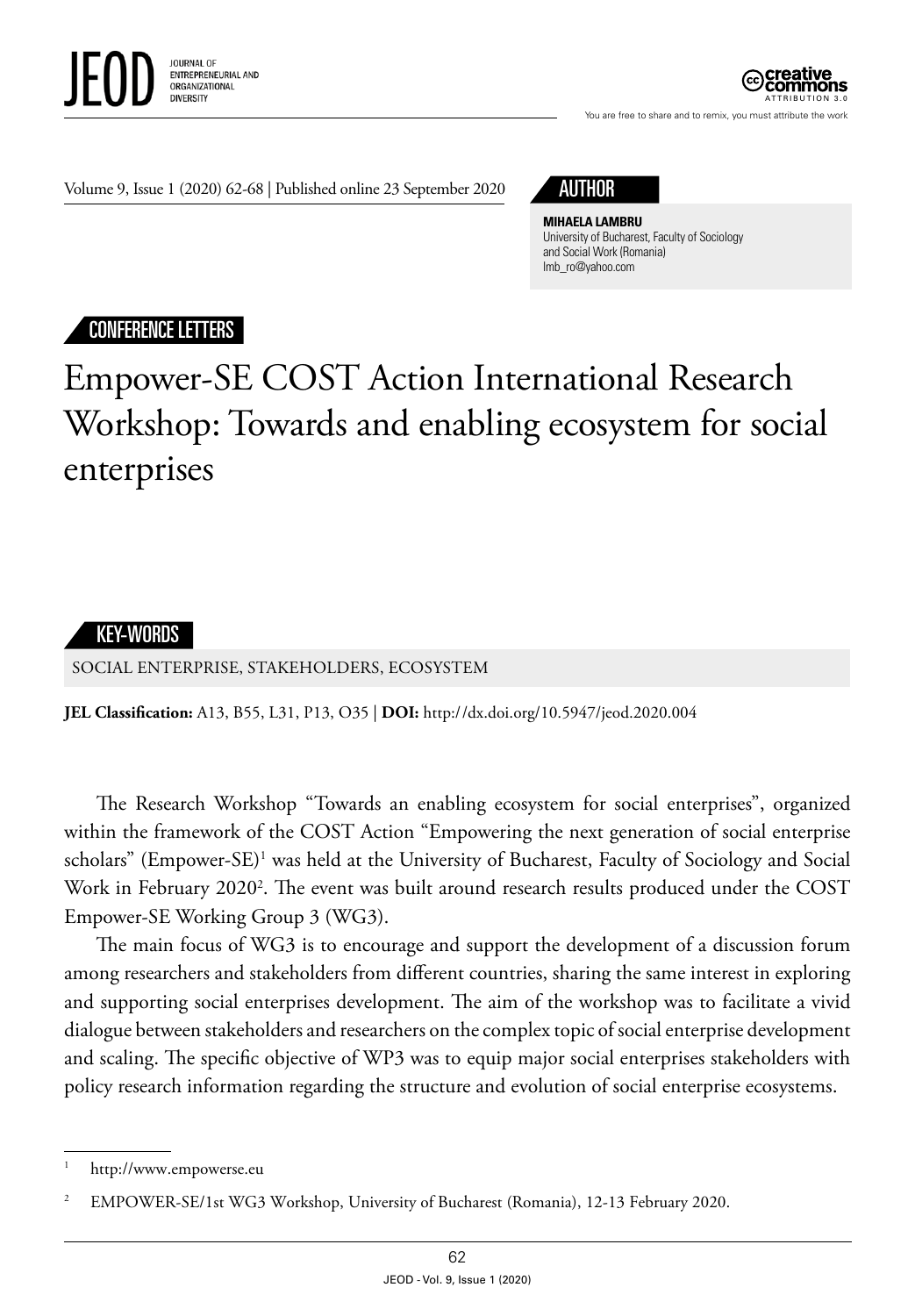The program of the workshop scheduled in the first day a special introductory session, the "Stakeholders' Forum", followed by four parallel sessions involving researchers with different disciplinary perspectives on social enterprise ecosystems, and selected presenters of case studies. The second day was dedicated to a concluding plenary session and a special meeting of the COST Empower-SE Management Committee.

The Stakeholders' Forum gathered contributions from representatives of main social enterprises resource centres and networks, involved in social enterprises development in Romania: Ancuta Vamesu (Romanian Social Enterprises Network – RISE); Diana Chiriacescu (Federation of NGOs providing Social Services – FONSS); and Mihai Lisetchi (West University, Timisoara). The Stakeholders' Forum also envisaged a presentation of the European Commission perspective on social enterprise development, offered by Dana Verbal (Directorate-General for Employment, Social Affairs and Inclusion).

The social enterprise ecosystem in Romania was discussed in detail by major stakeholders involved in the developmental processes of the sector. They shared thoughts, concerns and vision of the future for social enterprises in Romania and other European Union (EU) Member States with the workshop participants. Stakeholders' interventions indicated that the social enterprise landscape in Romania has incrementally evolved since 2006. At present, the social enterprise population in the country is perplexing and dynamic, it includes both *ex lege* and *de facto* social enterprises*,* and both externally driven and bottom-up entities trying to subsist and develop within a challenging ecosystem.

From a historical perspective, Romanian social enterprises have multiple roots, which stem from cooperative and mutual aid society traditions. Key actors—such as associations and foundations have significantly contributed to social enterprise development. The need for associations and foundations to pursue income-generating activities has enhanced their social missions and propelled them towards their institutionalization as social enterprises. Conversely, the Romanian "old" cooperative sector has remained relatively modest, making it one of the most disengaged stakeholders of the new social entrepreneurship reform. The panellists considered that the current narrative of social economy brings a new vision that could perhaps counteract the bad memories and mistrust from the past and fuel the development of social enterprises.

The Romanian panellists explained that the development of the social enterprise concept and practice in Romania is directly linked to the social economy framework. However, some confusion exists amongst policymakers, practitioners and the general public because social economy and social enterprise have been introduced as concepts in Romania almost simultaneously, after 2005. In addition, both concepts have been narrowly interpreted as a new way of approaching the social inclusion policy connected with EU funding. The accession of Romania to the EU in 2007 paved the way for a new policy approach regarding social economy, social entrepreneurship and the development of social enterprises, where mutual aid societies, associations, foundations and cooperatives could play a role in addressing key societal challenges and encountering unmet community needs.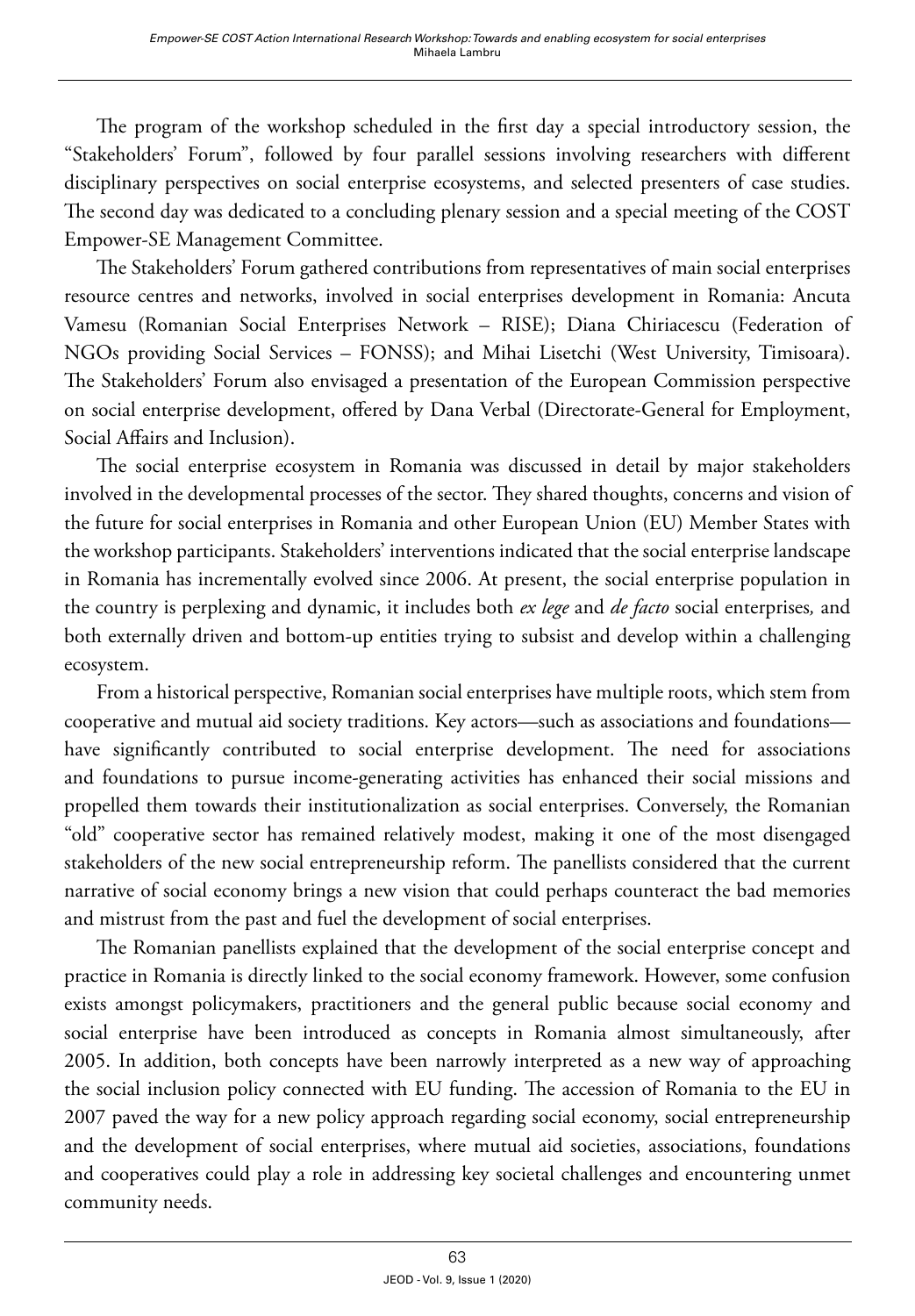The panellists made extensive comments on the recent social enterprise institutionalization process. The Law on Social Economy, which acknowledges and regulates social enterprises, was only enacted in 2015. Law 219/2015 introduced the work-integration social enterprise (WISE) as a specific social enterprise category, which is identified as a "social insertion enterprise". Despite this advance, the legislation does not harness the full potential of social enterprises and its fiscal framework appears fragmented. As evaluated by the panellists, the law has had limited impact on the growth of the sector, and the implementation of public policies in support of traditional social economy entities or newly emerging social enterprises has been limited. Romanian WISEs integrate disadvantaged workers through economic activity as in other EU Member States; however, the Romanian government does not provide any subsidies on work contracts for disadvantaged workers employed by WISEs, nor does it fund the social services they provide. WISEs have to raise funds to cover these aspects of their operation.

Another largely discussed topic was related to the existence of exhaustive data on Romanian social enterprises. Data available are limited, as the categorization of social enterprises within statistical data is only a very recent development, since Law 219/2015 was introduced. In addition, only few organizations comply with certification requirements, largely because fiscal incentives remain limited and bureaucratic procedures are cumbersome.

Another topic tackled by panellists was related to the institutional environment in which social enterprises operate in Romania. Central and local governments, research and education institutions, social enterprise networks and coalitions, and other categories of stakeholders (e.g., media and the general public) are key actors in shaping the present and future of Romanian social enterprises and social entrepreneurship. Their level of understanding of what social enterprises can bring to Romanian society and their capacity to accommodate and translate their vision into an effective and sustainable policy framework are proving crucial for the success of social enterprises. Stakeholders' comments emphasized the relevant role of research and education in promoting the social enterprise concept. It was noted that EU-funded social economy and social enterprise research projects have multiplied since 2008. Equally, more investment has been forthcoming to develop Masters Programs and other academic courses for a new generation of social enterprise management specialists.

Within the Stakeholders' Forum, a comprehensive presentation was delivered by Dana Verbal, policy officer within the European Commission, on the evolution of the EU agenda. Her presentation focused on the Social Business Initiative (SBI) policy package that mainstreams social enterprises within an EU policy contex<sup>3</sup>. The presentation acknowledged the contribution of social enterprises to the EU policy objectives: inclusive job creation, better social cohesion, sustaining the fight against poverty and discrimination, a more entrepreneurial, inclusive and sustainable

<sup>3</sup> For more information, see: [https://ec.europa.eu/growth/sectors/social-economy/enterprises\\_en;](https://ec.europa.eu/growth/sectors/social-economy/enterprises_en) [https://www.](https://www.fi-compass.eu/sites/default/files/publications/social-business-initiative-creating-a-favourable-climate-for-social-enterprises-key-stakeholders-in-the-social-economy-and-innovation.pdf) [fi-compass.eu/sites/default/files/publications/social-business-initiative-creating-a-favourable-climate-for-social-enterpris](https://www.fi-compass.eu/sites/default/files/publications/social-business-initiative-creating-a-favourable-climate-for-social-enterprises-key-stakeholders-in-the-social-economy-and-innovation.pdf)[es-key-stakeholders-in-the-social-economy-and-innovation.pdf](https://www.fi-compass.eu/sites/default/files/publications/social-business-initiative-creating-a-favourable-climate-for-social-enterprises-key-stakeholders-in-the-social-economy-and-innovation.pdf)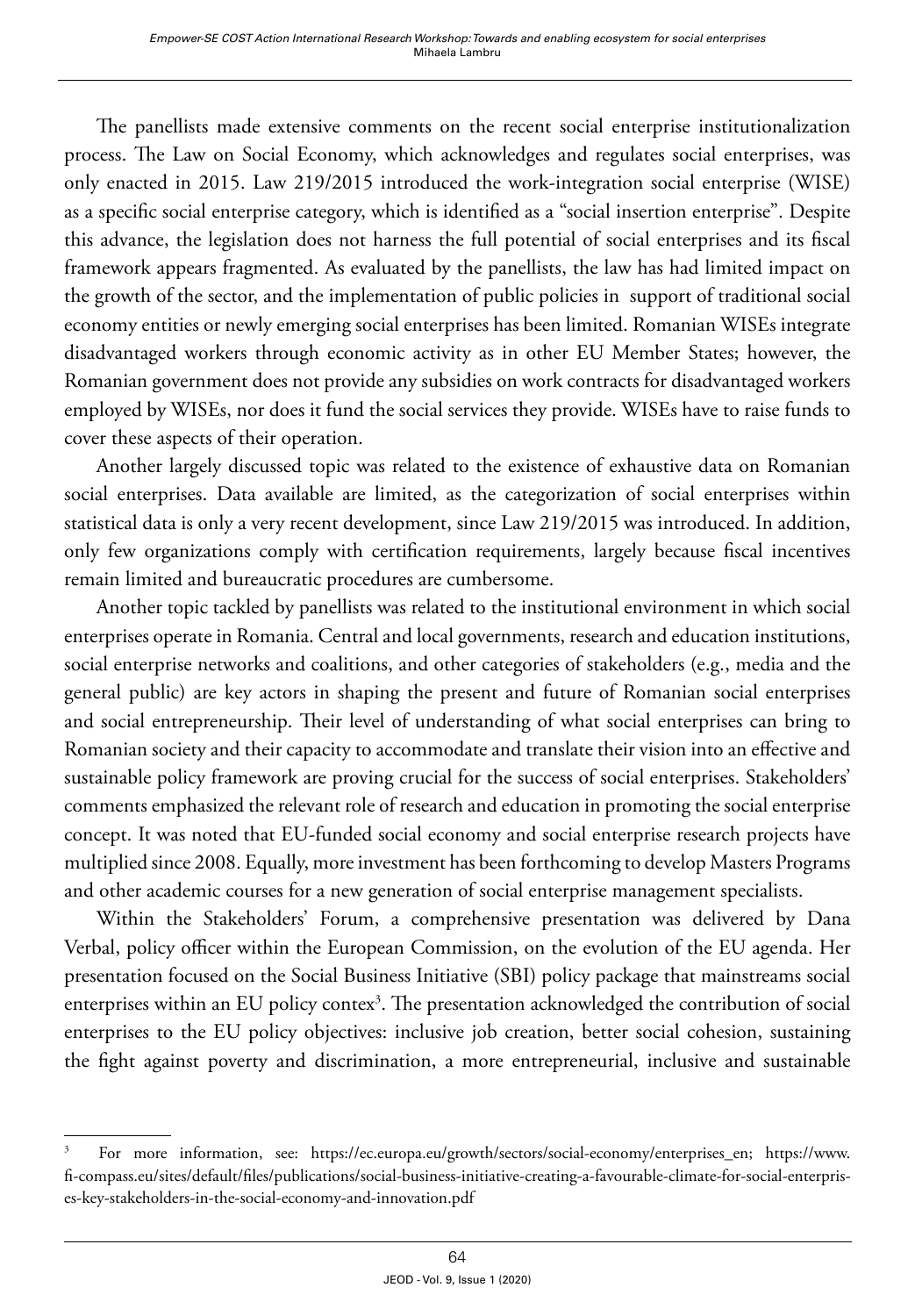economy, and the sustainability of welfare systems. Actions intended to improve access to financial support under the EU Employment and Social Innovation Programme (EaSI) and the European Fund for Strategic Investments (EFSI) were presented and widely discussed by participants. Much attention was given to the discussion of EU programs within the forthcoming 2021-2027 Multiannual Financial Framework. The continuity of policy support initiatives, better synergies between programs, more social enterprise visibility and better impact investment in the general EU policy action were particularly noted.

Following the Stakeholders' Forum, the first plenary session provided a general introduction on the social enterprise ecosystem topic. Hugo Pinto (University of Coimbra, Portugal) offered a general view on the ecosystem concept from a regional studies perspective. His presentation reviewed the main attributes of the ecosystem concept: participants' variety, systemic services, interdependence among ecosystem participants, non-contractual governance. Pinto also emphasized the conceptual fragmentation. The main focus of the presentation was related to the connections between the concept of social enterprise ecosystem and the concept of innovation. In his opinion, the establishing of a social innovation ecosystem requires a mode of governance that integrates actors from the civil society and the social, economic and academic field; social innovation hubs, labs and transfer centres, as intermediaries that accelerate social innovation activities; and the integration of different modes of innovation in transformational innovation strategies.

The following speaker Giulia Galera (Euricse, Italy) addressed the issue of social enterprise ecosystems in Europe in a comparative perspective. Galera made a detailed and comprehensive presentation of the generous scope of the study "Social Enterprises and their ecosystems in Europe"4 . The study covered 35 countries, involved more than 70 researchers and more than 750 stakeholders. Her presentation offered an overview of the social enterprise situation across EU Member States, as reflected in the research reports. Each country is characterised by a specific ecosystem profile, generating a more or less enabling context for the development and scaling up of social enterprises $^5\cdot$ The national ecosystem is shaped by a variety of factors as: the capacity of citizens' to self-organize; the degree of visibility and recognition enjoyed by social enterprises at different levels; their capacity to access different kind of resources (including resources for establishment and consolidation, resources for income-generating activities, repayable resources, tax breaks and fiscal benefits); the degree of development of the research exploring social enterprises from a national or comparative perspective, the existence of educational and skills development opportunities. In her presentation Galera highlighted that each element within a social enterprise ecosystem is interrelated and influenced

<sup>4</sup> The study was conducted by Euricse (European Research Institute on Cooperative and Social Enterprises) and the EMES International Research Network and delivered 28 country reports (EU Member States), 7 country fiches (Non-EU countries participating in the EaSI Programme) and a comparative synthesis report including the analysis of key factors explaining country commonalities and variations. The national reports and fiches are available at: [https://europa.](https://europa.eu/!dK34uG) [eu/!dK34uG](https://europa.eu/!dK34uG)

<sup>5</sup> The national reports and fiches are available at:<https://europa.eu/!dK34uG>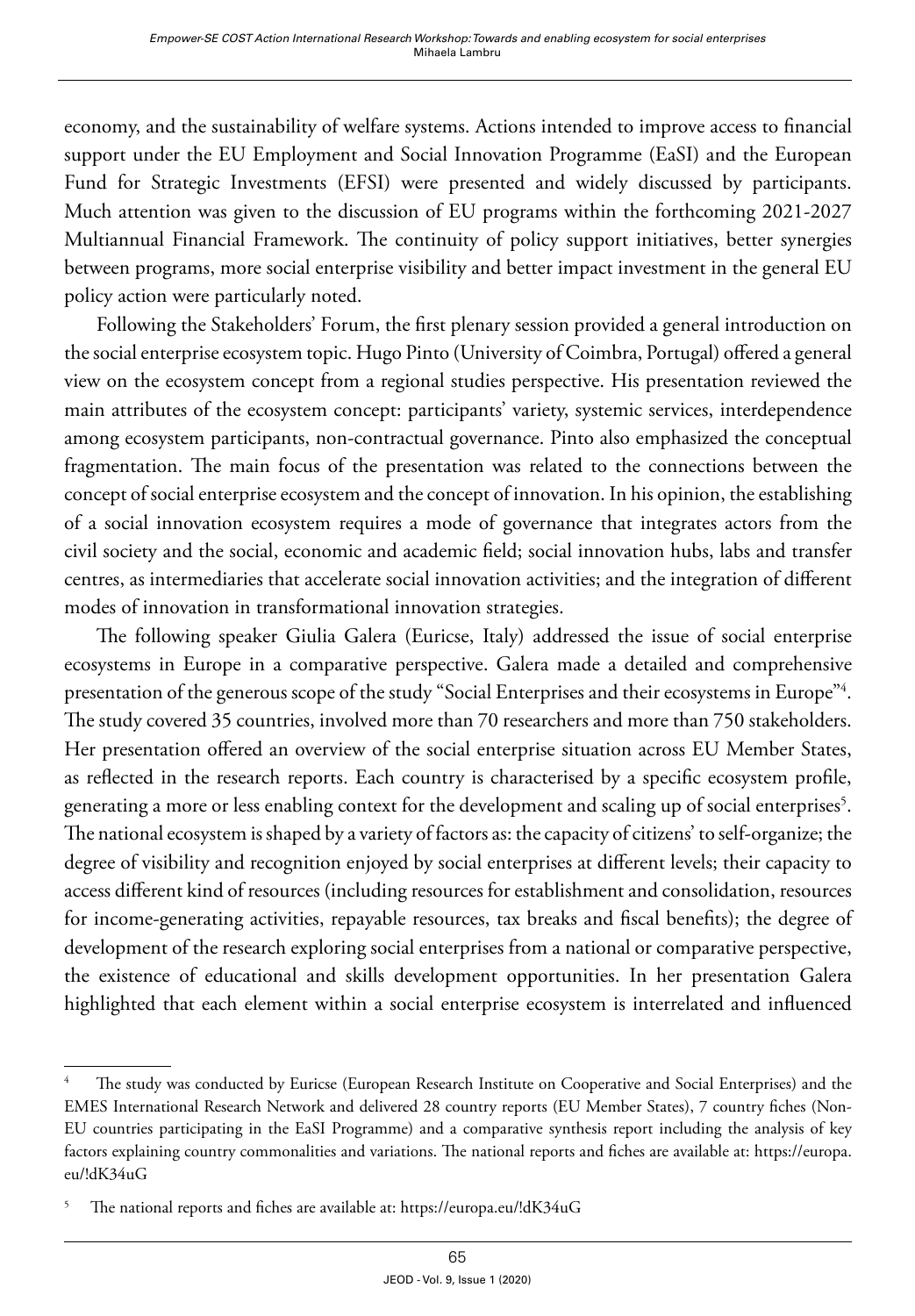by the position and evolution of other actors within the same system. As a result, the decisions and strategic action of networks and coalitions, policymakers, the media, the general public, educators and researchers, the private sector and the EU as an external actor, all play a role in shaping the present and future social enterprise ecosystems. She summarized the findings of the comparative synthesis report starting with the presentation of main drivers and trends of social enterprises development in Europe and tackling each social enterprises development factor as identified in the research<sup>6</sup>. The comparative report shows the EU's growing demand for general interest services and an increase in the number of social enterprises thriving in response to varied sectorial openings. It also reveals that social enterprises are now better understood and legally recognized. Awareness of ethical businesses has particularly increased and is more in demand. Despite such positive factors, it is also acknowledged that social enterprises still have to overcome many challenges related to the need for improved conceptual clarity and better primary and secondary legislation, the untapped potential of cooperatives and the difficulties related to developing functional relationships with public authorities based on trust and the comprehensiveness of each partner's specificity and role.

The four parallel sessions covered each social enterprise development factors with in-depth analysis, provided from different disciplinary angles and from various national perspectives.

The first parallel session focused on the capacity to self-organize and envisaged the contribution of Claudia Petrescu (Research Institute for Quality of Life, Romania), Anna Ciepielewska (Polish Academy of Sciences), Vincent Caruana (University of Malta), Giorgia Trasciani (University of Aix-Marseille, France and University "L'Orientale" of Naples, Italy) and Anna Umanseva (Denmark). All panellists emphasized the importance of social enterprise umbrella organizations, networks and the role of citizens' participation in supporting the growth of social enterprises in different contexts. Petrescu presented the conclusions of a case study focusing on the Retirees' Mutual aid Association, a specific type of a *de facto* social enterprise having a spectacular development in the last 30 years in Romania. Ciepielewska moved the discussions on the importance of networks for the overall development of the social enterprises sector. The analysis covered the situation of social enterprise networks in Poland, were such support mechanisms are still in an incipient phase of development. Caruana discussed the importance of voluntary engagement in the diffusion of new social enterprises, focusing on the situation in Malta. Trasciani presented a case study of a successful social enterprise initiative covering the topic of asylum seekers reception services in Italy. Another case study was presented by Umanseva, who illustrated a social economy initiative in the agricultural sector.

Within the second parallel session, focused on the issue of social enterprise recognition and selfrecognition, the situation and impact of legal recognition of social enterprises was largely discussed. Silvia Ferreira (University of Coimbra, Portugal) addressed the issue of legal recognition in Portugal,

<sup>6</sup> The comparative synthesis report is available at: [https://ec.europa.eu/social/main.jsp?catId=738&langId=en&pu](https://ec.europa.eu/social/main.jsp?catId=738&langId=en&pubId=8274&furtherPubs=yes)[bId=8274&furtherPubs=yes](https://ec.europa.eu/social/main.jsp?catId=738&langId=en&pubId=8274&furtherPubs=yes)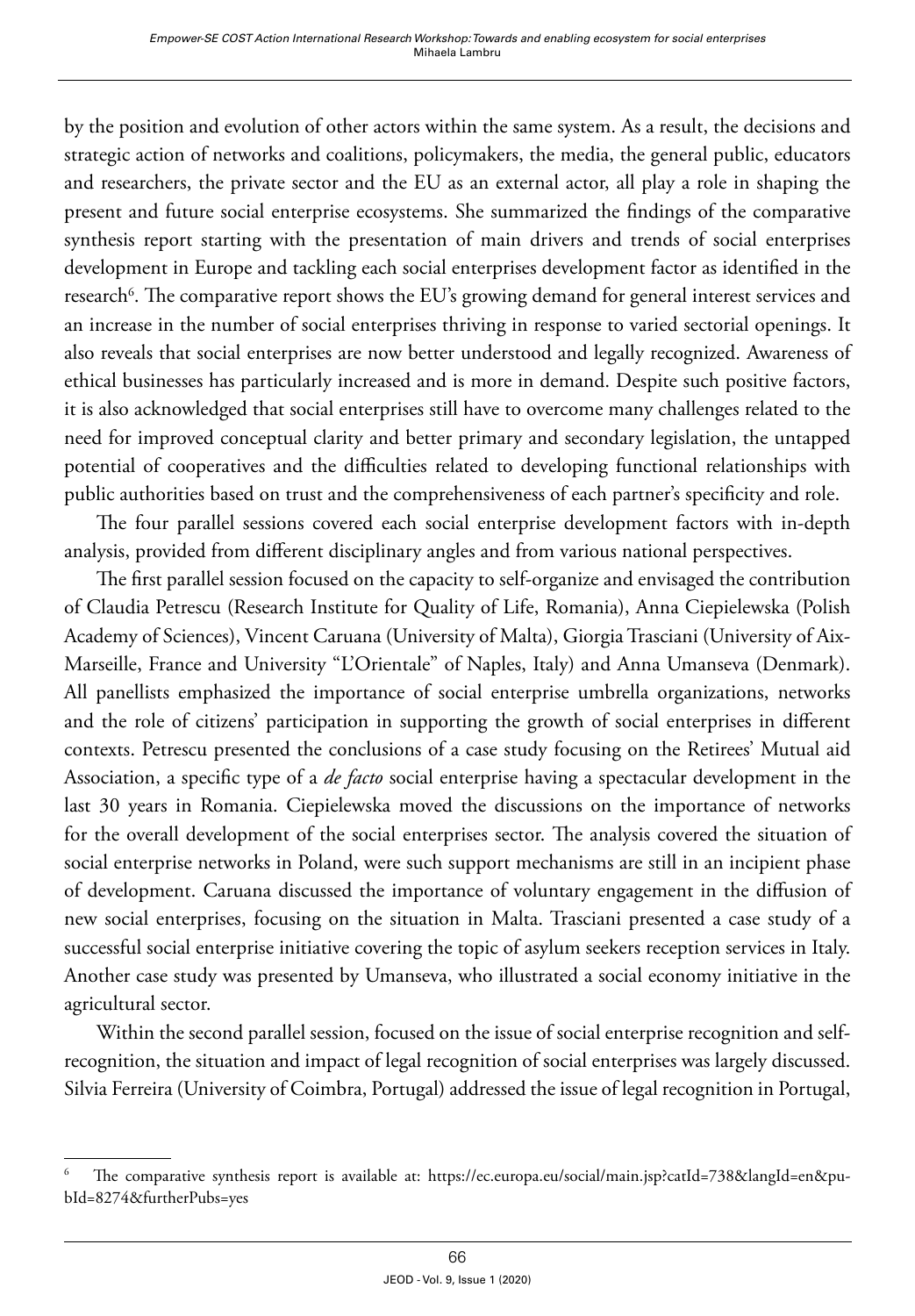followed by Lāsma Līcīte (University of Latvia) which analysed the impact of the Law on Social Enterprise in her country. Michaela Gionvannini's (University of Coimbra, Portugal) presentation was focused on a comparative assessment of the self-recognition process in different countries. The panel included two case study presentations. The first presenter, Anto Jankovic (Montenegro), addressed the issue of social enterprises institutionalization in Montenegro, exploring the present landscape of the ecosystem. The second case study, presented by Tsvetelina Marinova (Bulgaria), covered the recently institutionalisation of social enterprises in Bulgaria, and provided insights on the evolutions within the ecosystem. The panellists and case study presenters emphasized the positive impact of legal recognition and the diversity of legal frameworks and legal arrangements available in their countries and the growing trend towards a more consistent self-recognition for different type of organizations operating as social enterprises. Better visibility and understanding of the specificity and role of social enterprises are positive factors enabling the institutionalization process and self-recognition process to develop.

The third parallel session focused on the access to resources, which is a crucial topic for social enterprises as well as for any other type of enterprise. The presentations covered both the issues of the demand for and the supply of resources, capturing the specificity and complexity of the access to resources for social enterprises. Carlo Borzaga (Euricse, Italy) discussed the access to financial resources for social enterprises in different EU Member States, based on the findings of the abovementioned study "Social Enterprises and their ecosystems in Europe". In his presentation, he made a classification of the diverse types of financial resources: non-repayable resources to start-up and scale, resources from income generating activities, repayable resources mainly used to finance investments and fiscal breaks, advantages and incentives. The following panellist, Melinda Mihaly (Leipzig University, Hungary) focused her presentation on the importance of EU funding in countries within Central and Eastern Europe (CEE) and Southeast Europe (SEE) regions. Fergus Lyon (Middlesex University, UK) delivered a presentation focusing on the complexity of social enterprise funding in the UK. The session also included three case studies presentations. Maia Giorbelidze (Georgia) presented the situation of private capital used in support of social enterprise development in Georgia. Marianne Degevos (Netherlands) commented on the complexity of the ecosystem and the access to resources for social enterprises in The Netherlands. Cristina Dumitrescu (Romania) illustrated a case study on the EU Employment and Social Innovation (EaSI) Programme, which envisages the setting-up of financial mechanism specifically dedicated to social enterprises, which envisage mainly repayable financial instruments (loans and equity) but also grants and technical assistance to support the capacity of finance providers as well the capacity of social enterprises to access them.

The last parallel session covered the topic of research, education and skills development. The discussions underlined the observed increase in research and training related to social enterprise across countries, as well as the emergence of programs and tools in support of practitioners and different categories of stakeholders with an interest in social enterprise development. Research